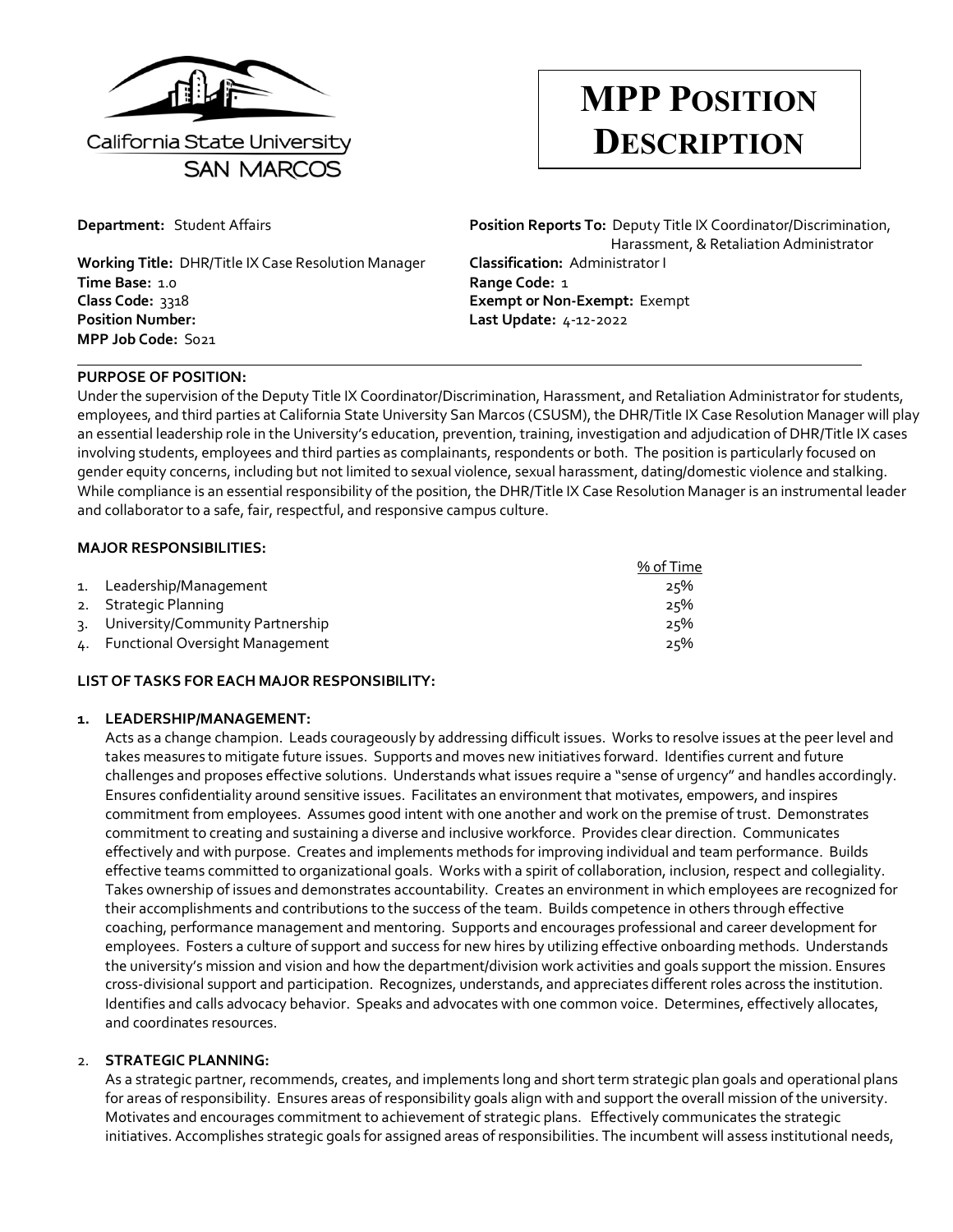develop and implement policies, procedures, strategic plans and outcomes assessments for areas of responsibility to ensure alignment with divisional and institutional mission, vision and values as well as compliance with federal and state regulations.

#### 3. **UNIVERSITY/COMMUNITY PARTNERSHIP:**

As a member of the campus community, ensures a community focused strategy to support the university's mission. Identifies and anticipates community needs. Builds effective strategic alliances internally and externally. Collaborates with business partners in the achievement of university goals that support the university's mission. Initiates and develops strong working relationships with the community. Recognizes the importance of collective strength, knowledge, and information. Actively solicits and acts upon feedback. Develops and implements solutions. Successfully negotiates through persuasion. Gains support and commitment from others. Works to find common ground and group consensus. Takes the necessary measures to solicit and influence internal and external support. Demonstrates commitment to diversity. The DHR/Title IX Case Resolution Manager will develop and present educational and informational workshops to students, staff, faculty and community members, and serve on a variety of university committees and task forces

#### 4. **FUNCTIONAL OVERSIGHT/MANAGEMENT:**

Under the general supervision of the Deputy Title IX Coordinator/Discrimination, Harassment, and Retaliation Administrator for students, employees and third parties at California State University San Marcos (CSUSM), the DHR/Title IX Case Resolution Manager will play an essential leadership role in the University's education, prevention, training, investigation and adjudication of DHR/Title IX cases involving employees, students, and third parties as complainants, respondents or both. The position is particularly focused on gender equity concerns, including but not limited to sexual violence, sexual harassment, dating/domestic violence and stalking. (Please see Policy below for information on additional protected statuses.)

The DHR/Title IX Case Resolution Manager will manage campus compliance to applicable California State University (CSU) policies and procedures relating to discrimination, harassment, and retaliation of or by students, employees, and third parties. Current relevant policies effective as of the date of this revision to the position description are as follows:

- Implementation of Title IX, VAWA/Campus SaVE Act, and Related Sex Discrimination, Sexual Harassment and Sexual Violence Legislation
- [Interim CSU Policy Prohibiting Discrimination, Harassment, Sexual Misconduct, Sexual Exploitation, Dating](https://calstate.policystat.com/policy/10926024/latest/)  [Violence, Domestic Violence, Stalking, and Retaliation](https://calstate.policystat.com/policy/10926024/latest/) (effective 1/1/2022)
- [Interim Procedures for Complaints of Discrimination, Harassment, Sexual Misconduct, Sexual Exploitation, Dating](https://calstate.policystat.com/policy/10926024/latest/#autoid-56krv)  [Violence, Domestic Violence, Stalking, and Retaliation Made Against a Student](https://calstate.policystat.com/policy/10926024/latest/#autoid-56krv) (effective 1/1/2022)
- [Interim Procedures for Complaints of Discrimination, Harassment, Sexual Misconduct, Sexual Exploitation, Dating](https://calstate.policystat.com/policy/10926024/latest/#autoid-j378k)  [Violence, Domestic Violence, Stalking, and Retaliation Made Against an Employee or Third-Party\(](https://calstate.policystat.com/policy/10926024/latest/#autoid-j378k)effective 1/1/2022)
- Student Conduct Procedures - [Executive Order 1098,](https://www.csusm.edu/dos/documents/eo_1098_systemwide_student_conduct.pdf) (effective 8/14/2020).

The incumbent must collaborate across divisions within the university and with external law enforcement and community based support services to meet the expectations of the role. The DHR/Title IX Case Resolution Manager will plan, implement and assess the University's DHR/Title IX programs and services for students, employees, and third parties and ensure the campus is in compliance with federal and state law as well as informed by best practices in the field. While compliance is an essential responsibility of the position, the DHR/Title IX Case Resolution Manager is an instrumental leader and collaborator to a safe, fair, respectful, and responsive campus culture.

The incumbent will work closely with Student Affairs administrators, staff and faculty, Human Resources (HR), Faculty Affairs, University Police, and other university personnel to implement student prevention and education and employee training in compliance with continually evolving laws and CSU policies. The DHR/Title IX Case Resolution Manager will apply traumainformed practice in their work to provide remedies in collaboration with a variety of departments on campus such as University Police, Residence Education, Student Health and Counseling Services, on and off campus Sexual Violence Advocates, Disabled Student Services, Gender Equity Center, and the LGBTQA Pride Center.

As a case manager, the incumbent will conduct prompt, unbiased and thorough investigations of complaints involving students, employees, and third parties, including identifying and interviewing witnesses, gathering and securing evidence, and keeping accurate and thorough records of the investigatory process. The case manager acts as a neutral party in the investigation and provides a detailed, unbiased report regarding the findings of the investigation to the Title IX Coordinator, Discrimination, Harassment and Retaliation Administrator, and/or other university administrators as appropriate. The DHR/Title IX Case Resolution Manager will consult with complainants and respondents to provide appropriate and reasonable interim remedies. In cases where employees are complainants, the incumbent with work with HR or Faculty Affairs as appropriate. In all cases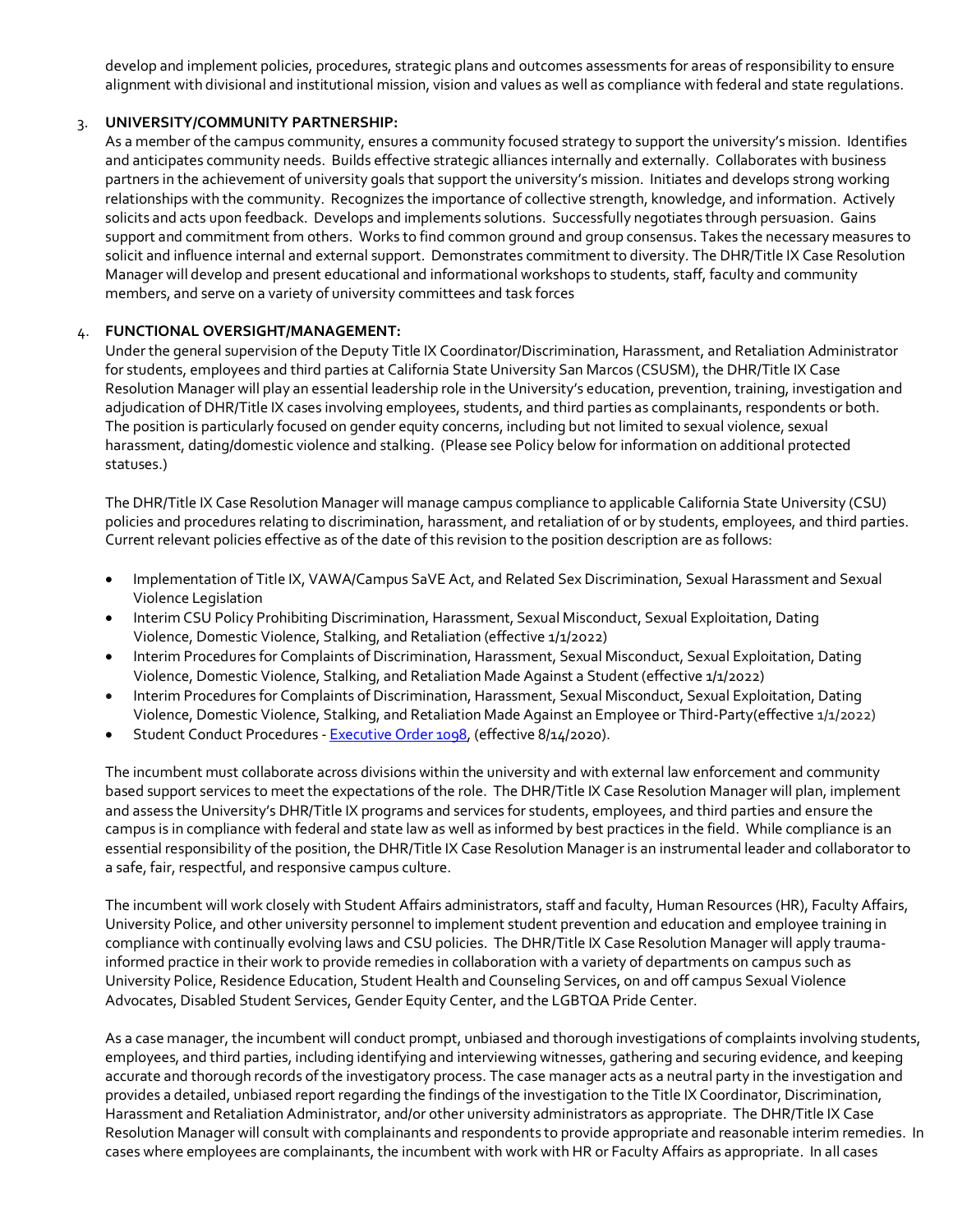involving employees, the DHR/Title IX Case Resolution Manager will ensure all investigations and interactions are consistent with applicable bargaining unit contracts.

The DHR/Title IX Case Resolution Manager will assist in the preparation of files under Public Records Act and/or requests students or employees. The incumbent will also participate in Systemwide compliance reviews by compiling data and records to indicate University compliance with Title IX, CSU policies, and other federal or state laws.

In accordance with Policy, the DHR/Title IX Case Resolution Manager will facilitate implementation of supportive and/or remedial measures, such as "No-Contact Directives" and to address concerns. Incumbent will communicate with faculty and other academic administrators to provide academic support to students, as needed. This individual will also collaborate with the Dean of Students Office, and/or Residential Life, to provide housing changes to students when necessary. The DHR/Title IX Case Resolution Manager will coordinate administrative and/or corrective actions with Human Resources and any relevant Collective Bargaining, as necessary, to address concerns related to employees.

The incumbent will serve as the campus point person for providing/facilitating pregnancy and lactation -related accommodations for students and employees.

#### **SUPERVISION OF OTHERS:**

*None*

#### **PURPOSE AND NATURE OF WORK RELATIONSHIPS:**

Daily/weekly interaction with students, AVP for Student Affairs; Dean of Students Office staff; Student Affairs leadership teams; University Police; faculty and staff as related to each investigation or conduct case. Collaborate with Faculty Affairs, Human Resources, Legal Counsel, and other campus or Chancellor's Office personnel to gather/provide information and to collaborate on various issues.

#### **REQUIREMENTS OF POSITION:**

#### **1. List education and experience required**

- Bachelor's degree from a four year accredited college or university.
- Four years of progressively responsible work experience as a sexual violence prevention and intervention specialist or experience conducting complex investigations within a college or university setting.

#### **Preferences**:

- i. Juris Doctorate
- ii. Master's Degree, Doctorate in Counseling, College Student Personnel Services, or Higher Education Leadership or related field.
- iii. Work experience in an academic setting, ideally Public Higher Education.

#### **2. List knowledge, skills, and abilities required for this position.**

- Leadership / Vision:
	- Commitment to CSUSM's mission and goals as a student-centered university dedicated to teaching excellence and active learning with a university first perspective and a customer focused strategy.
	- Demonstrated commitment and ability to advance the University's goals in the areas of diversity and inclusive excellence.
	- Ability to establish a clear and understandable vision for the student discrimination, harassment and retaliation services and programs, engage the university community in the implementation of the vision, and build the operational components to execute the vision.
	- Ability to lead and enable groups of people to face challenges and achieve results in complex conditions.
	- A commitment to diversity, inclusiveness and access in all areas of the university.
- Management / Conflict Resolution / Problem Resolution / Initiative / Continuous Improvement:
	- Successful experience navigating a complex organization.
	- Experience building and managing an effective world-class team dedicated to organizational goals and high performance.
	- Experience with directing, motivating and inspiring others; measuring the performance of people, teams and organizations, and assessing performance and progress.
	- Familiarity with collective bargaining and administering corrective action as appropriate in a collective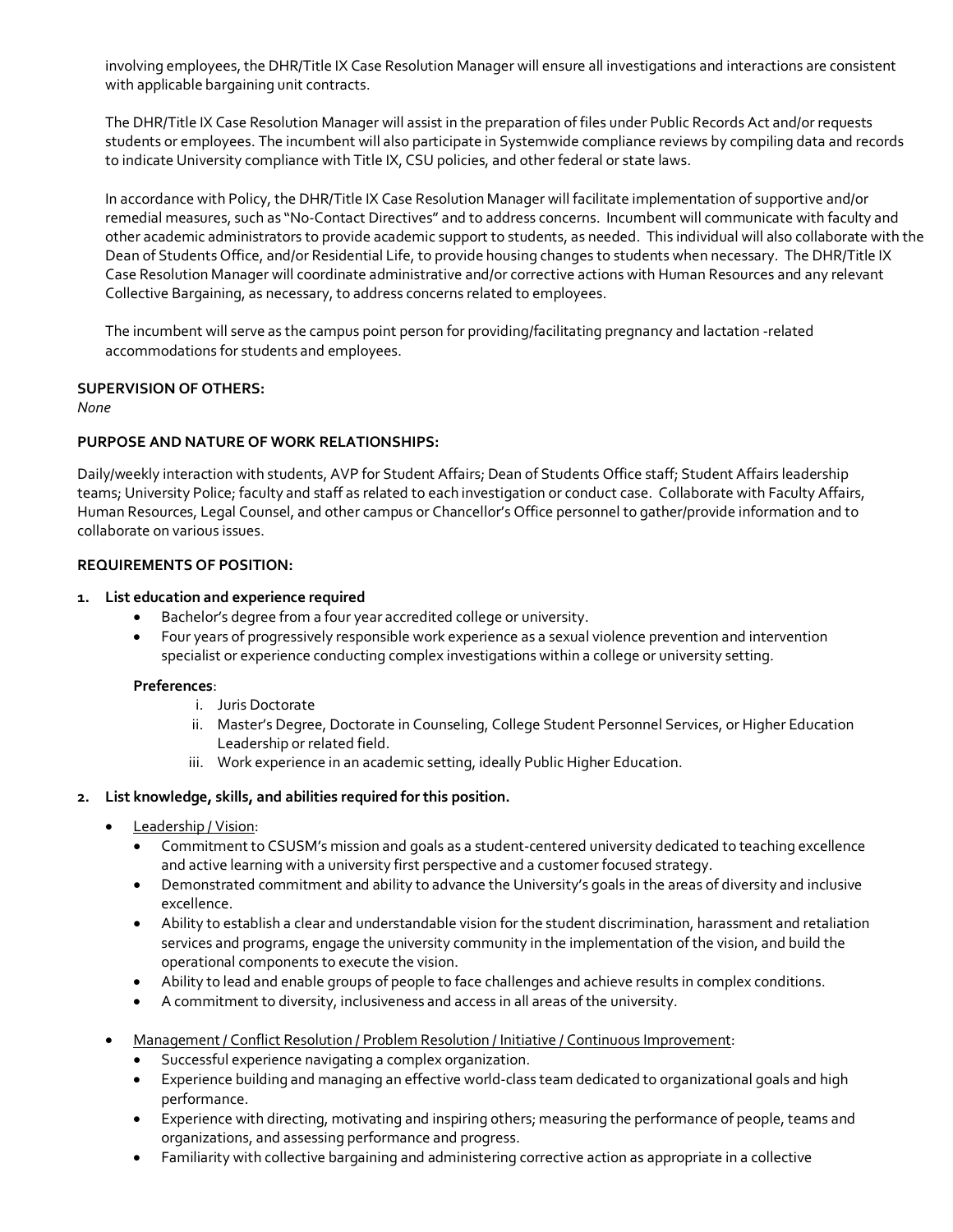bargaining environment.

- Ability to develop and support on-going learning and professional development for staff, managers and emerging leaders.
- Ability to lead courageously by addressing difficult issues.
- Ability to prioritize and handle issues based on sense of urgency and importance of the issues.
- Ability to ensure confidentiality around sensitive issues.
- Ability to initiate and support innovation with creativity, openness to change, flexibility, responsiveness, and future focus.
- Ability to apply quality management techniques of continuous improvement and employee involvement to assess and improve services, promote campus culture and build teams.
- Ability to identify current and future challenges and propose and implement effective solutions.
- Experience making effective decisions with sound analytical ability, good judgment and strong operational focus.
- Communication:
	- Excellent oral and written communication skills.
	- Ability to communicate effectively and with purpose to a variety of audiences.
	- Successful negotiation and persuasion skills.
- Strategic planning / Goal Setting:
	- Experience in strategically supporting growth and/or change.
	- Experience creating and implementing long and short term goals.
	- Experience in determining and coordinating resource allocations.
	- Ability to collaborate with multiple entities to plan and accomplish the objectives set forth in the university's strategic master plan, coordinating ongoing multiple large and complex projects from conception to completion in a centralized and highly regulated environment.
	- Ability to find solutions that result in prudent decisions, to promote mutual satisfaction and positive action, and to develop imaginative approaches to achieve individual, unit and institutional strategic initiatives.
	- Ability to apply forward-thinking and creative thought with high ethical standards to develop strategic vision.
- Teamwork / Collaboration:
	- The ability to work effectively and build strong alliances internally and externally with a broad range of individuals to bring the University community together around shared goals.
	- Ability to recognize, understand, and appreciate different roles across the institution.
- Functional Area Expertise:
	- Demonstrated ability to prepare detailed, logical, and grammatically correct analytical reports that convey complex and sensitive issues.
	- Proven ability to conduct effective investigations, manage response to student complaints, and uphold student and employee rights to due process.
	- Ability to employ effective individual counseling and advising skills when working with students and other members of the university community.
	- Ability to maintain confidentiality and discretion in all aspects of the position.
	- Ability to interpret and clearly communicate to the University community on a number of laws and policies related to the position.
	- Knowledge of student development theory within a multicultural context and demonstrated success developing programs and services to meet the needs of a diverse student body.
	- Significant knowledge of discrimination, harassment and retaliation laws and policies, and ability to implement apply subject matter expertise relating to the civil rights of students and employees.
	- Strong ability to apply trauma informed practice in all aspects of the position.
- **3. List machines, tools, equipment, and motor vehicles used in the performance of the duties**
	- Standard office and communication equipment.
	- Utilize multiple electronic records databases to perform duties including to compile summary data for all complaints received by the University to inform future best practices, review and address systemic issues, and implement appropriate programmatic and safety measures.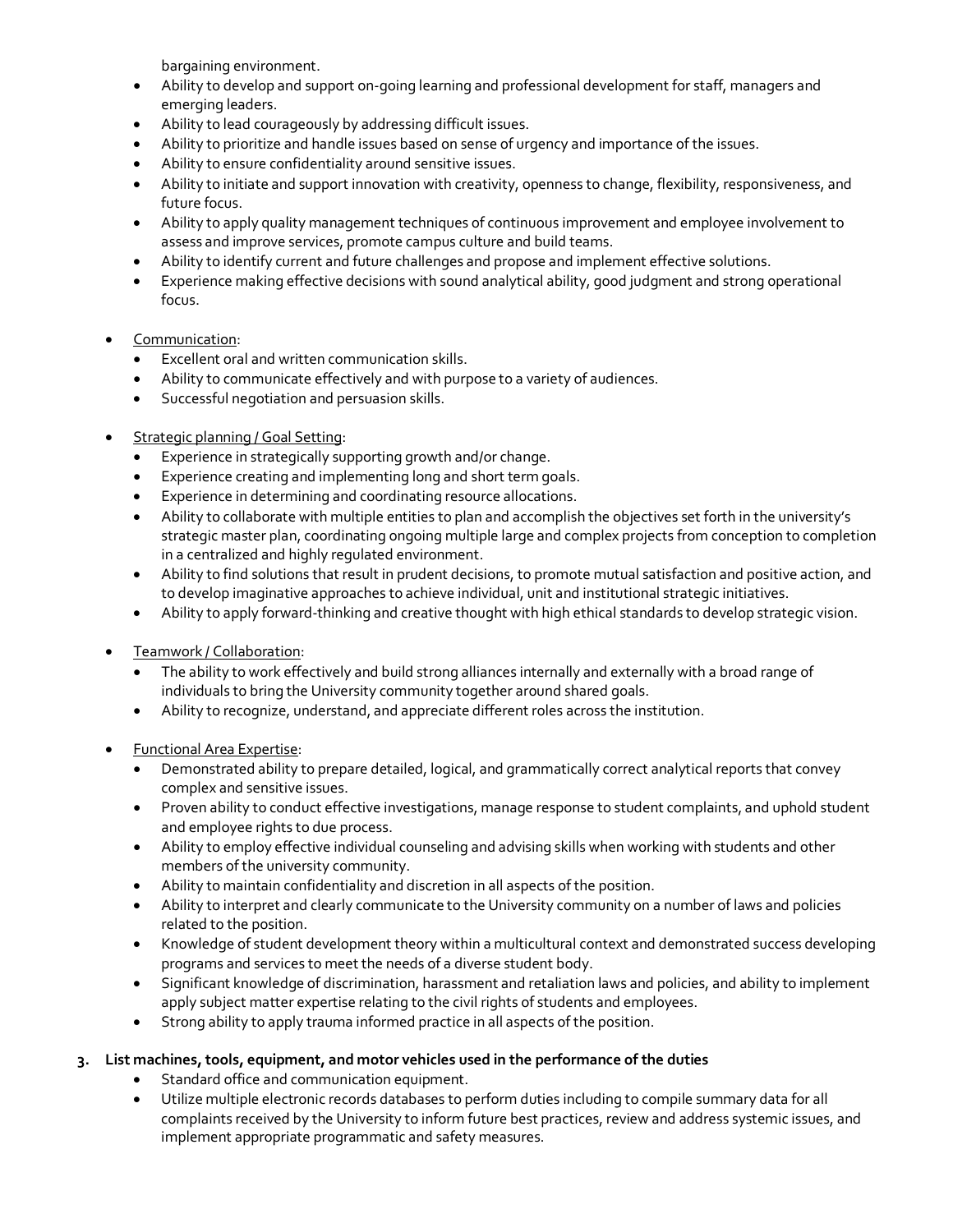#### **4. List unique working conditions**

• Occasional overnight travel.

#### **5. Other Employment Requirements**

- This position is subject to a background check including, but not limited to, employment verification, education verification, reference checks and criminal record checks. Failure to satisfactorily complete the background check may affect the application status of applicants or continued employment of current CSU employees who apply for the position.
- The person holding this position is considered a 'mandated reporter' under the California Child Abuse and Neglect Reporting Act and is required to comply with the requirements set forth in CSU Executive Order 1083 [Revised July 21, 2017](https://csusm.sharepoint.com/sites/office_of_human_resources_internal/hr_services/classification_compensation/Position%20Description/Position%20Description%20Templates/Requirements%20Reference%20Documents/CANRA%20Mandated%20Reporters%20List.pdf?csf=1&e=bfbqV1) as a condition of employment. ☒ **Limited Reporter**
- This position is a "designated position" in the California State University's Conflict of Interest Code. The incumbent in this position is required to file Conflict of Interest forms subject to the regulations of the Fair Political Practices Commission. This position is required to file the Form 700 under disclosure category: **2**
- Must participate in required campus trainings including, but not limited to, CSU's Sexual Misconduct Prevention Program, Information Security Awareness Training, and CSU's Discrimination Harassment Prevention Program for Supervisors and/or Leads.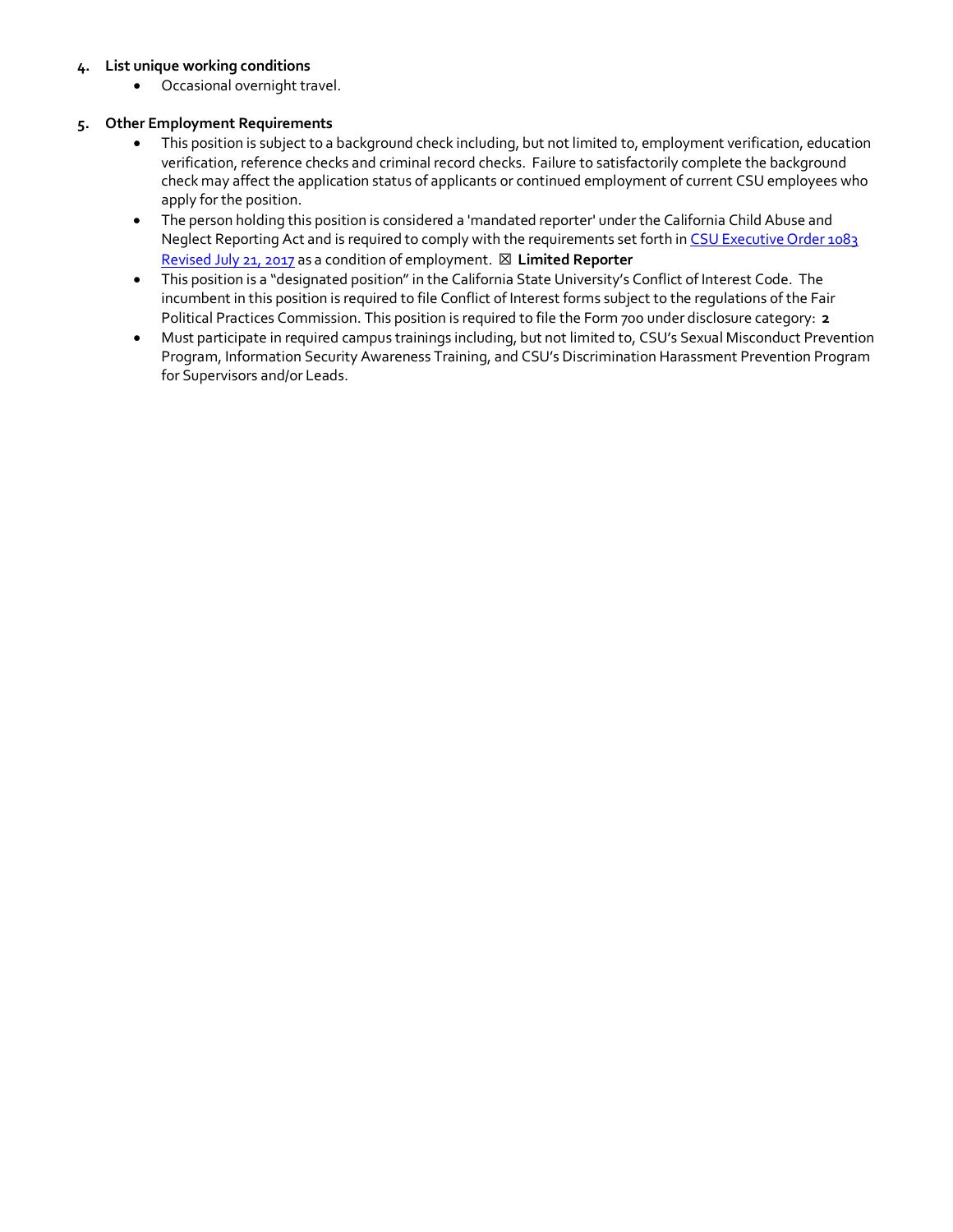#### **PHYSICAL EFFORT, MENTAL EFFORT AND ENVIRONMENTAL FACTORS:**

Check the appropriate box for each of the following items which most accurately describes the extent of the specific activity performed by this employee on a daily basis.

#### **PHYSICAL EFFORT**

Number of hours/day Number of hours/day N/A 1-2 3-4 5-6 7+ N/A 1-2 3-4 5-6 7+

| 1. Sitting              |   |   | x |  |
|-------------------------|---|---|---|--|
| 2. Standing             |   | x |   |  |
| 3. Walking              |   | X |   |  |
| 4. Bending (neck)       |   | X |   |  |
| 1. Bending (waist)      |   | x |   |  |
| 6. Twisting (neck)      |   | X |   |  |
| 7. Twisting (waist)     |   | X |   |  |
| 8. Crawling             | x |   |   |  |
| 9. Climbing             | x |   |   |  |
| 10. Reaching (above     |   | x |   |  |
| shoulder)               |   |   |   |  |
| 11. Reaching (below     |   | x |   |  |
| shoulder)               |   |   |   |  |
| 12. Walking on uneven   | X |   |   |  |
| ground<br>13. Crouching |   |   |   |  |
|                         |   |   |   |  |
| 14. Kneeling            | X |   |   |  |
| 15. Balancing           | x |   |   |  |
|                         |   |   |   |  |
| 16. Pushing or pulling  | X |   |   |  |
|                         |   |   |   |  |

26. Driving cars, trucks, forklifts and other equipment 27. Being around scientific equipment and machinery

|                            |           | Number of hours/day       |          |                 |                           |                            |                           | Number of hours/day |                 |  |       |
|----------------------------|-----------|---------------------------|----------|-----------------|---------------------------|----------------------------|---------------------------|---------------------|-----------------|--|-------|
|                            | $N/A$ 1-2 |                           |          | $3 - 4$ $5 - 6$ | $7+$                      |                            | $N/A$ 1-2                 |                     | $3 - 4$ $5 - 6$ |  | $7^+$ |
| 1. Directing others        |           | X                         |          |                 |                           | 1. Inside                  |                           |                     |                 |  | X     |
| 2. Writing                 |           |                           | $\times$ |                 |                           | 2. Outside                 |                           | $\times$            |                 |  |       |
| 3. Using math/calculations |           | $\boldsymbol{\mathsf{x}}$ |          |                 |                           | 3. Humid                   | $\times$                  |                     |                 |  |       |
| 4. Talking                 |           |                           |          | X               |                           | 4. Hazards                 | $\times$                  |                     |                 |  |       |
| 5. Working at various      |           |                           |          |                 | $\mathsf{x}$              |                            | $\boldsymbol{\mathsf{x}}$ |                     |                 |  |       |
| tempos                     |           |                           |          |                 |                           | 5. High places             |                           |                     |                 |  |       |
| 6. Concentrating amid      |           |                           |          |                 | $\mathsf{x}$              |                            | $\boldsymbol{\mathsf{x}}$ |                     |                 |  |       |
| distractions               |           |                           |          |                 |                           | 6. Hot                     |                           |                     |                 |  |       |
| 7. Remembering names       |           |                           | $\times$ |                 |                           | 7. Cold                    | X                         |                     |                 |  |       |
| 8. Remembering details     |           |                           |          |                 | X                         | 8. Dry                     | X                         |                     |                 |  |       |
| 9. Making decisions        |           |                           |          |                 | X                         | 9. Wet                     | X                         |                     |                 |  |       |
| 10. Working rapidly        |           |                           |          |                 | X                         | 10. Extreme change of      | X                         |                     |                 |  |       |
|                            |           |                           |          |                 |                           | temp                       |                           |                     |                 |  |       |
| 11. Examining/             |           |                           |          |                 | $\boldsymbol{\mathsf{x}}$ |                            | $\times$                  |                     |                 |  |       |
| observing details          |           |                           |          |                 |                           | 11. Dirty/dusty            |                           |                     |                 |  |       |
| 12. Discriminating colors  | X         |                           |          |                 |                           | 12. Exposure to gas, fumes | $\boldsymbol{\mathsf{x}}$ |                     |                 |  |       |
|                            |           |                           |          |                 |                           | or chemicals               |                           |                     |                 |  |       |
|                            |           |                           |          |                 |                           | $\sim$ $\blacksquare$      |                           |                     |                 |  |       |

|                     |   |                 |   |          | Eľ |
|---------------------|---|-----------------|---|----------|----|
| Number of hours/day |   |                 |   |          |    |
| $N/A$ 1-2           |   | $3 - 4$ $5 - 6$ |   | $7^+$    |    |
|                     | X |                 |   |          |    |
|                     |   | X               |   |          |    |
|                     | X |                 |   |          |    |
|                     |   |                 | X |          |    |
|                     |   |                 |   | X        |    |
|                     |   |                 |   | X        |    |
|                     |   | X               |   |          |    |
|                     |   |                 |   | X        |    |
|                     |   |                 |   | X        |    |
|                     |   |                 |   | $\times$ |    |
|                     |   |                 |   | X        |    |
| X                   |   |                 |   |          |    |
|                     |   |                 |   |          |    |

### 17. Fine manipulation 18. Simple grasping 19. Power grasping 20. Lifting or carrying A. 10 lbs or less  $B.$  11 to 25 lbs  $C.$  26 to 50 lbs D. 51 to 75 lbs E. 76 to 100 lbs F. Over 100 lbs 21. Keyboard use 22. Mouse use

23. Repetitive use of hands/arms 24. Repetitive use of legs/feet 25. Eye/hand coordination

|                         | X        |   |              |  |
|-------------------------|----------|---|--------------|--|
|                         | $\times$ |   |              |  |
| $\mathsf{x}$            |          |   |              |  |
|                         |          |   |              |  |
|                         | X        |   |              |  |
| $\overline{\mathsf{x}}$ |          |   |              |  |
| $\overline{\mathbf{x}}$ |          |   |              |  |
| $\overline{\mathsf{x}}$ |          |   |              |  |
| $\overline{\mathsf{x}}$ |          |   |              |  |
| $\overline{\mathsf{x}}$ |          |   |              |  |
|                         |          |   |              |  |
|                         |          |   | $\mathsf{x}$ |  |
|                         |          |   |              |  |
|                         |          |   | $\mathsf{x}$ |  |
|                         |          |   |              |  |
|                         |          |   |              |  |
|                         |          | X |              |  |
|                         |          |   |              |  |
| $\mathsf{x}$            |          |   |              |  |
|                         |          |   | $\mathsf{x}$ |  |
|                         |          |   |              |  |

| es | ١o |
|----|----|
|    |    |
|    |    |

#### **MENTAL EFFORT ENVIRONMENTAL FACTORS**

N/A 1-2 3-4 5-6 7+ N/A 1-2 3-4 5-6 7+ 3. Humid 4. Hazards 5. High places x 6. Hot x 10. Extreme change of temp x 11. Dirty/dusty x 12. Exposure to gas, full or chemicals x 13. Odors 14. Noisy 15. Working w/others 16. Working around otl 17. Working alone

#### Number of hours/day

| V/A 1-2 |  |  |
|---------|--|--|
|         |  |  |

|                                 | $\sqrt{1}$              |   | <u>ے د</u> | ͻ<br>Ÿ | , ,                     |
|---------------------------------|-------------------------|---|------------|--------|-------------------------|
|                                 |                         |   |            |        | $\times$                |
|                                 |                         | X |            |        |                         |
|                                 | $\overline{\mathsf{x}}$ |   |            |        |                         |
|                                 | $\overline{\mathsf{x}}$ |   |            |        |                         |
|                                 | $\mathsf{x}$            |   |            |        |                         |
|                                 |                         |   |            |        |                         |
|                                 | $\times$                |   |            |        |                         |
|                                 | X                       |   |            |        |                         |
|                                 | $\overline{\mathsf{x}}$ |   |            |        |                         |
|                                 | $\overline{\mathsf{x}}$ |   |            |        |                         |
| ֦֧֢֦֧֦֧֦֧֦֧֦֧֦֧֦֧֦֧֦֧֦֧֦֧֦֧֡֝֬֝ | $\mathsf{x}$            |   |            |        |                         |
|                                 |                         |   |            |        |                         |
|                                 | $\times$                |   |            |        |                         |
|                                 |                         |   |            |        |                         |
| mes                             | $\mathsf{x}$            |   |            |        |                         |
|                                 |                         |   |            |        |                         |
|                                 | $\overline{\mathsf{X}}$ |   |            |        |                         |
|                                 | $\mathsf{x}$            |   |            |        |                         |
|                                 |                         |   |            |        | X                       |
| hers                            |                         |   |            |        | $\overline{\mathsf{x}}$ |
|                                 |                         |   | X          |        |                         |